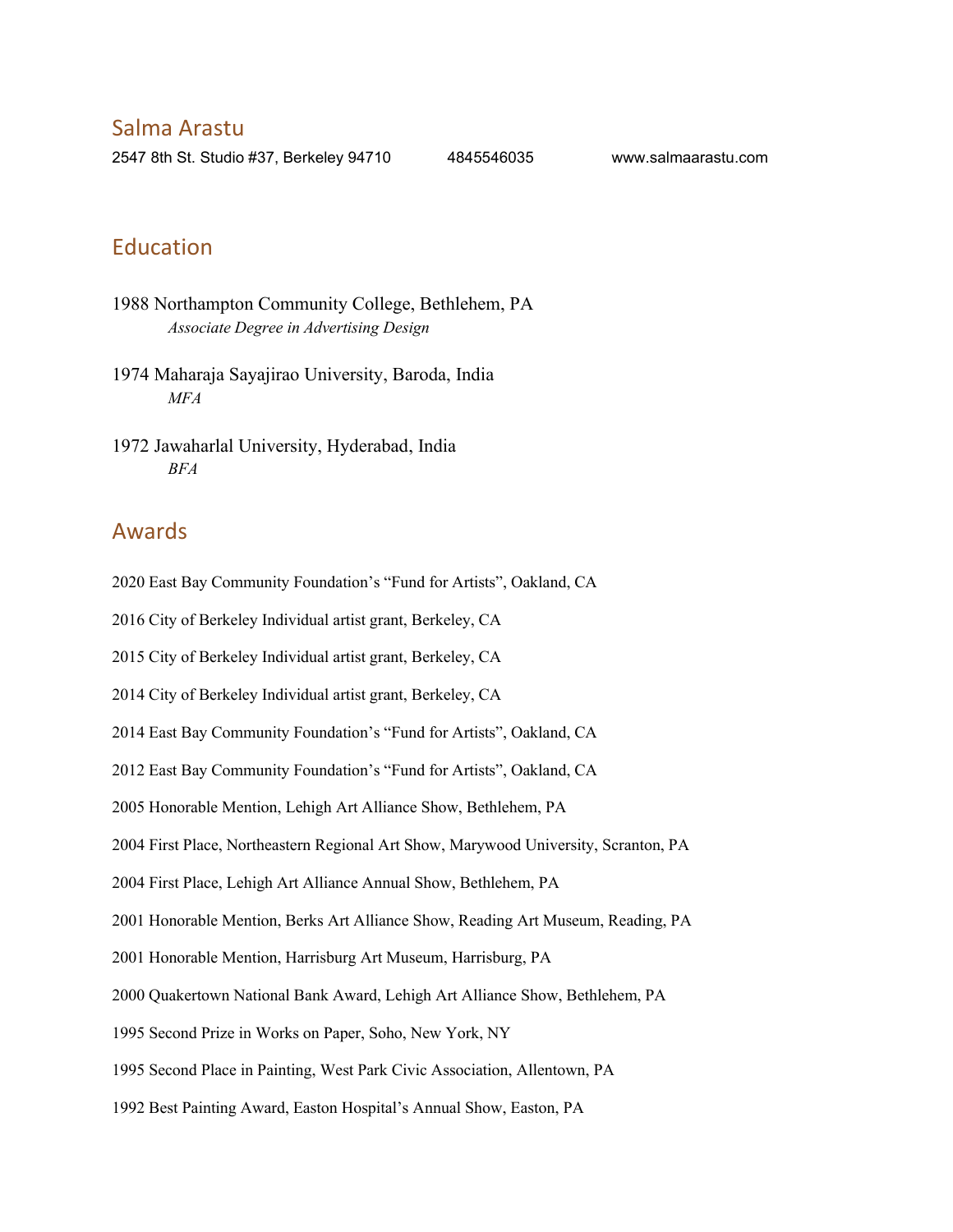1988 Best Painting Award, Northampton Community College, Bethlehem, PA 1980 First Place Award in Painting, AP Lalit Kala Academy, India 1979 First Place Award in Painting, Bhartiya Kala Parishad, India 1974 First Place Award in Etching, Gujarat Lalit Kala Academy, India 1973 Scholarship Award to study master's Program at MS University, India

## Solo Exhibitions

- 2021 Abrams Claghorn Gallery, Our Earth: Embracing All Communities, Albany, NY
- 2021 Think Round Fine Art, Meditations on Rumi, San Francisco, CA
- 2020 Oakland Asian Cultural Center, Memory Vignettes, Oakland, CA
- 2019 Graduate Theological Institute Library Gallery, Seeking Oneness, Berkeley, CA
- 2018 Arts at CIIS, Myth & Mystery, San Francisco, CA
- 2018 Musical Bridges Gallery, Celebrating the Art Of Calligraphy, San Antonio, TX
- 2017 ArtReach, First Congregational Church, Portland, OR
- 2016 Peninsula Art Museum, Burlingame, CA
- 2015 Multicultural Center, University of California Santa Barbara, Santa Barbara, CA
- 2015 Museum of Contemporary Religious Art. St. Louis University, St. Louis, MO
- 2015 Levantine Cultural Center, Los Angeles, CA
- 2014 Robert Graves Gallery, Wenatchee Valley College, Wenatchee, WA
- 2014 Triton Museum of Art, Santa Clara, CA
- 2013 Art @ the Y, University of Illinois, Champaign, IL
- 2013 Expressions Gallery, Berkeley, CA
- 2012 Dominican University Gallery, San Rafael, CA
- 2012 King Gallery, Unitarian Universalist at San Francisco, CA
- 2011 A temporary exhibition, Art in Embassies, US Department of State, US Embassy Rangoon, Burma
- 2011 Commonwealth Club, San Francisco, CA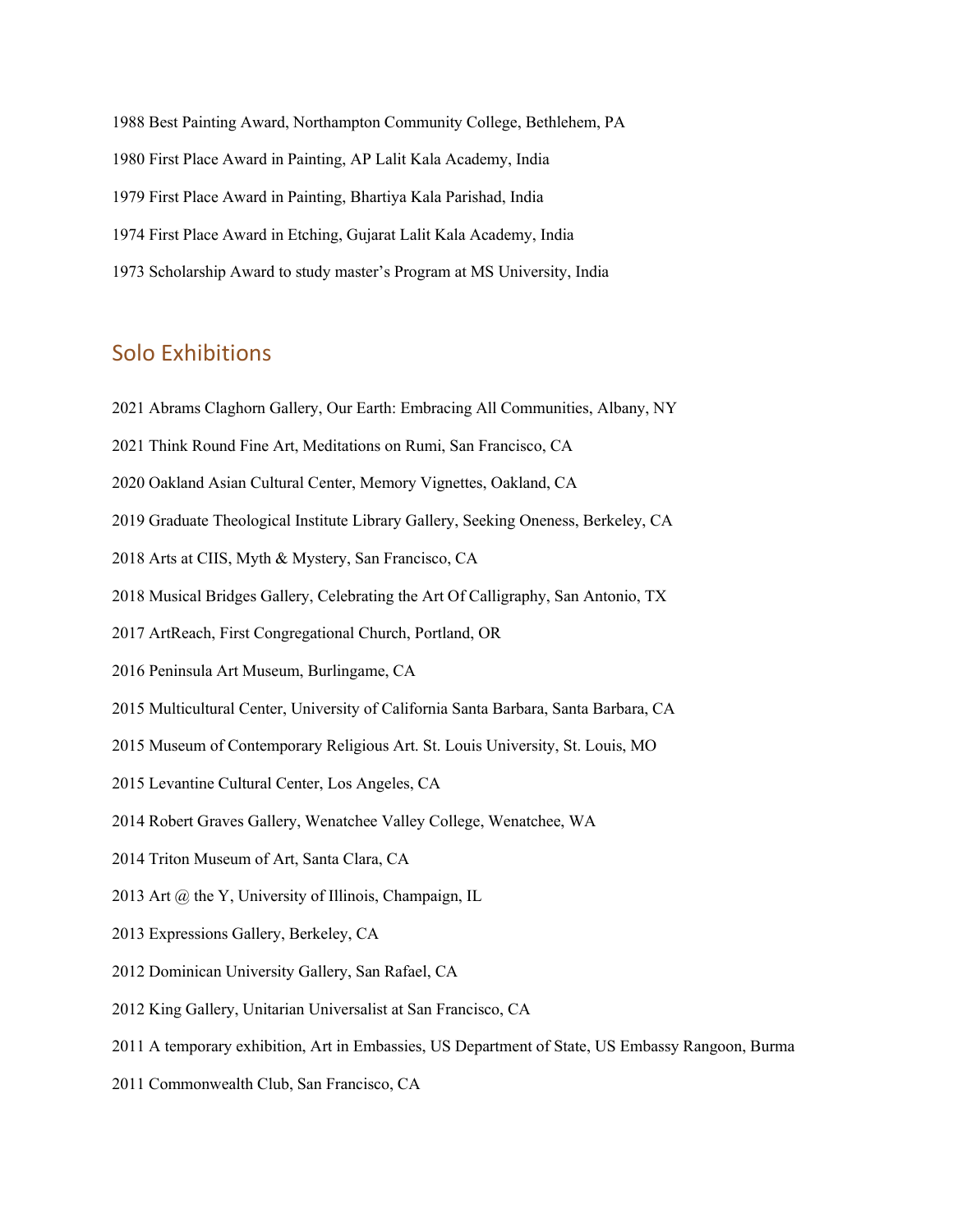- 2009 California Institute of Integral Studies Art Gallery, San Francisco, CA 2009 Kalart Gallery, San Francisco, CA 2008 Community Gallery, Alta Bates, Berkeley, CA 2008 Hot Mango Pickle Gallery, Palo Alto, CA 2007 Monsoon Galleries, Bethlehem, PA 2007 Chandler Fine Art Gallery, San Francisco, CA 2006 ArtJaz Gallery, Philadelphia, PA 2005 The Hope Horn Gallery, Scranton University, Scranton, PA 2005 Monsoon Galleries, Bethlehem, PA 2005 Fayberger Gallery, Penn State University, Reading, PA 2005 Radford University Art Museum, Radford University, Radford, VA 2004 The Art Alliance, Cornwell, NY 2004 Gelabert Studios Gallery, New York, NY 2003 ArtJaz Gallery, Philadelphia, PA 2003 Black Cultural Center, Lafayette College, Easton, PA 2002 Barnes & Noble, Broadway, New York, NY 2002 Open Space Gallery, Allentown, PA 2000 ArtJaz Gallery, Philadelphia, PA 2000 An invitational exhibition of paintings/six-week residency program in Schwabisch Gmund, Germany 1999 Reading Art Museum, Reading, PA 1998 Art Gallery De Art Magic, Easton, PA 1998 Art Heritage, New Delhi, India 1998 "A Gallery," New York, NY 1997 Hub Gallery, Moravian College, Bethlehem, PA 1997 The Gallery, Northampton Community College, Bethlehem, PA 1993 Design Accent, Allentown, PA
	- 1992 Cedar Crest College, Allentown, PA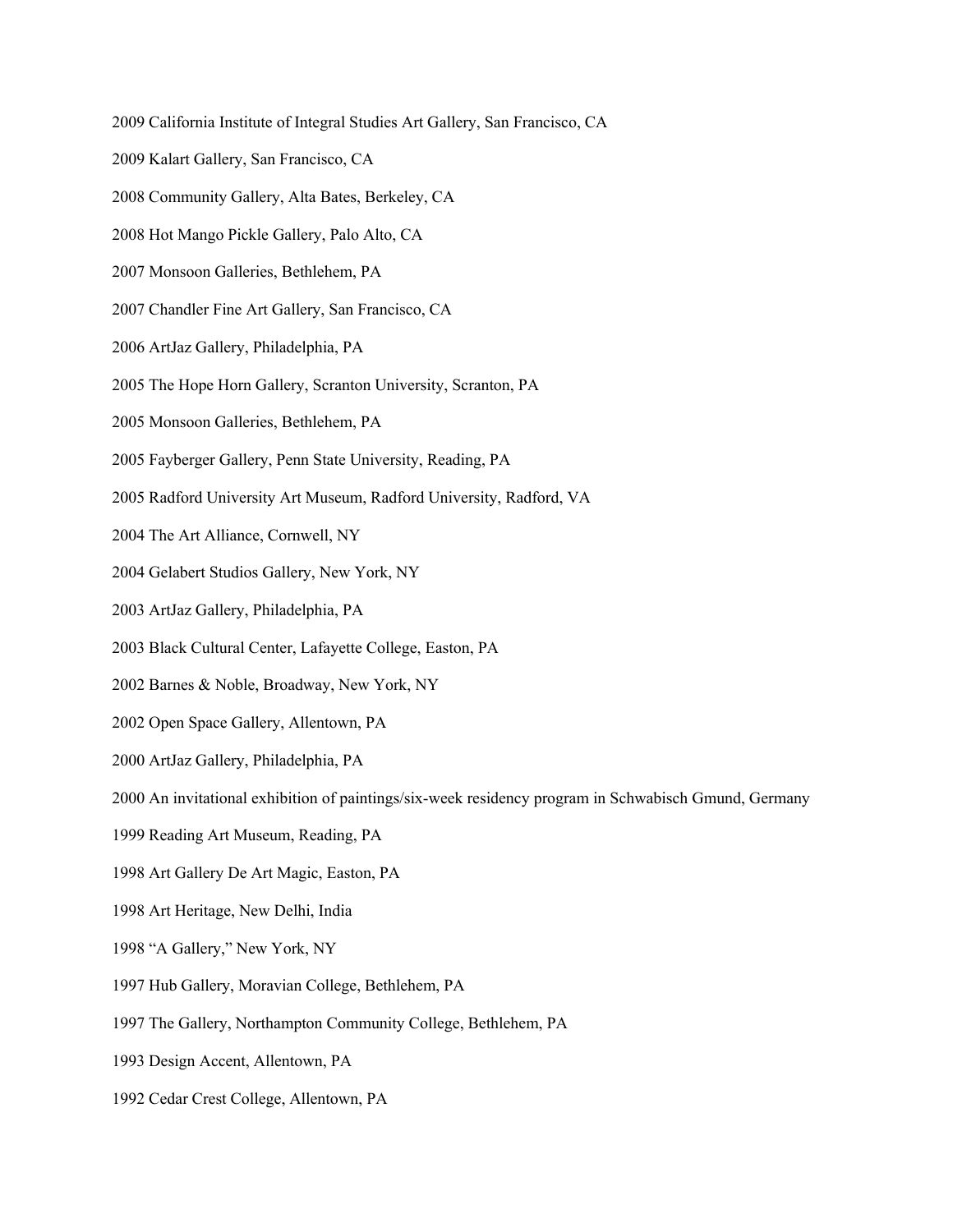- 1992 Powers Art Gallery, East Stroudsburg University, East Stroudsburg, PA
- 1991 Fine Arts Commission, Rotunda Gallery, Bethlehem, PA
- 1989 East Penn Emerging Artists' Exhibition, John's United Church of Christ, Kutztown, PA
- 1989 Springer Gallery, Allentown, PA
- 1989 DuBois Gallery & Display Cases, Maginnes Hall, Lehigh University, Bethlehem, PA
- 1986 Boushari Gallery, Kuwait City, Kuwait
- 1984 British Council Gallery, Kuwait City, Kuwait
- 1981Kala Bhavan Gallery, Hyderabad, India
- 1979 Shridharani Gallery, New Delhi, India
- 1978 Azad Gallery, Tehran, Iran
- 1977 Art Gallery, Hotel Intercontinental, Tehran, Iran
- 1976 Kala Bhavan Gallery, Hyderabad, India
- 1975 Kala Bhavan Gallery, Hyderabad, India
- 1973 Academy of Fine Arts Gallery, Calcutta, India

## Selected Group Exhibitions

2021 Four Squared at Arc Studios and Gallery, San Francisco, CA 2021 Deadlocked and Loaded at ArtRage Gallery, Syracuse, NY 2021 Women Eco Artists Dialogue group show, Traces at Danville Village Art Gallery, CA 2020 The Writing is on the Wall at K Gallery, Rhythmix Cultural Center, Alameda, CA 2020 Work & Worship at Abrams Claghorn Gallery, Berkeley, CA 2020 The Word at Arc Studios and Gallery, San Francisco, CA 2019 Forty-Eight Pillars, Arc Studios and Gallery, San Francisco, CA 2018 Universal Messages: New Vistas Berkeley Art Center, CA 2017 Art as Spiritual Metaphor: Harrington Gallery, Pleasanton, CA 2017 Crossing to Safety at Abrams Claghorn Gallery, Berkeley, CA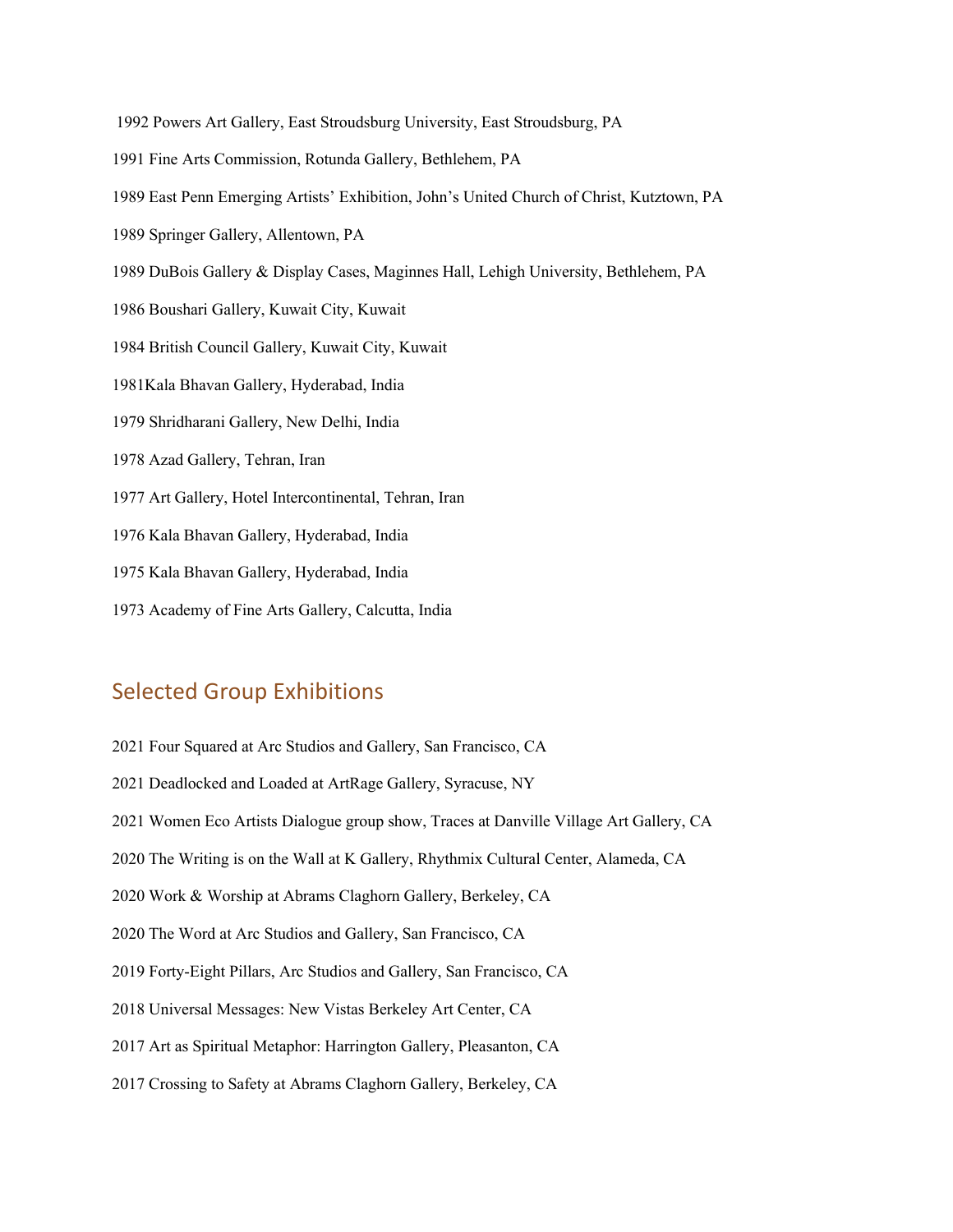- 2016 2015 Novus Conceptum at Hannah Bacol Busch Gallery, Bellaire, TX
- 2015 Juanita Salazar Lowe Art Gallery, Imperial Valley College, Imperial, CA
- 2015 Intersections: Asian American Narratives, Lindsay Dirkx Brown Art Gallery, San Ramon, CA
- 2015 'Serenity' at UCSF Women's Health Center, San Francisco, CA
- 2015, Living with Endangered Languages: Root Division, San Francisco, CA
- 2014 Sacred Voices: Canton Museum of Art, Canton, OH
- 2013 UnderCurrents: SomArts Cultural Center, San Francisco, CA
- 2013 Echo of Islam: Triton Museum of Art, Santa Clara, CA
- 2012 Honoring Women Rights: The National Steinbeck Center, Salinas Valley,CA
- 2012 Invoking Peace: Euphart Art Museum, De Anza College, Cupertino,CA
- 2012 Muslim Eye: Marin Community Foundation, Novato, CA
- 2012 Picturing the word: The Visuality of Text at Doug Adams Gallery, Graduate Theological Union,

Berkeley, CA

- 2011 Offerings: Town of Danville Art Gallery, Danville,CA
- 2010 Visions of Paradise: Art & The Power of Faith at Sonoma Valley Museum of Art, Sonoma,CA
- 2010 The Visuality of Text at Doug Adams Gallery, Graduate Theological Union, Berkeley,CA
- 2010 The Art Gallery at Cleveland University, Cleveland, OH
- 2009 Exaltation of the Insignificant: Terra Galleria, Santa Monica, CA
- 2009 March-April: Terra Galleria, Santa Monica, CA
- 2009 Expressions Gallery. Berkeley, CA
- 2008 "Silk Road," GE corporate headquarters, Fairfield, CT
- 2008 "Erasing Borders," traveling show, New York, NY
- 2008 "American South Asian Art Festival," Santa Monica Art Studios, Santa Monica, CA
- 2008 "Beaux & Eros 2008," Peninsula Museum of Art, Belmont, CA
- 2007 "Expanding Circles," Delaware Contemporary Center for Arts, Wilmington, DE
- 2007 "Artists from Oakland," Nest Gallery, Oakland, CA
- 2007 National juried show at Pro Arts Gallery, Oakland, CA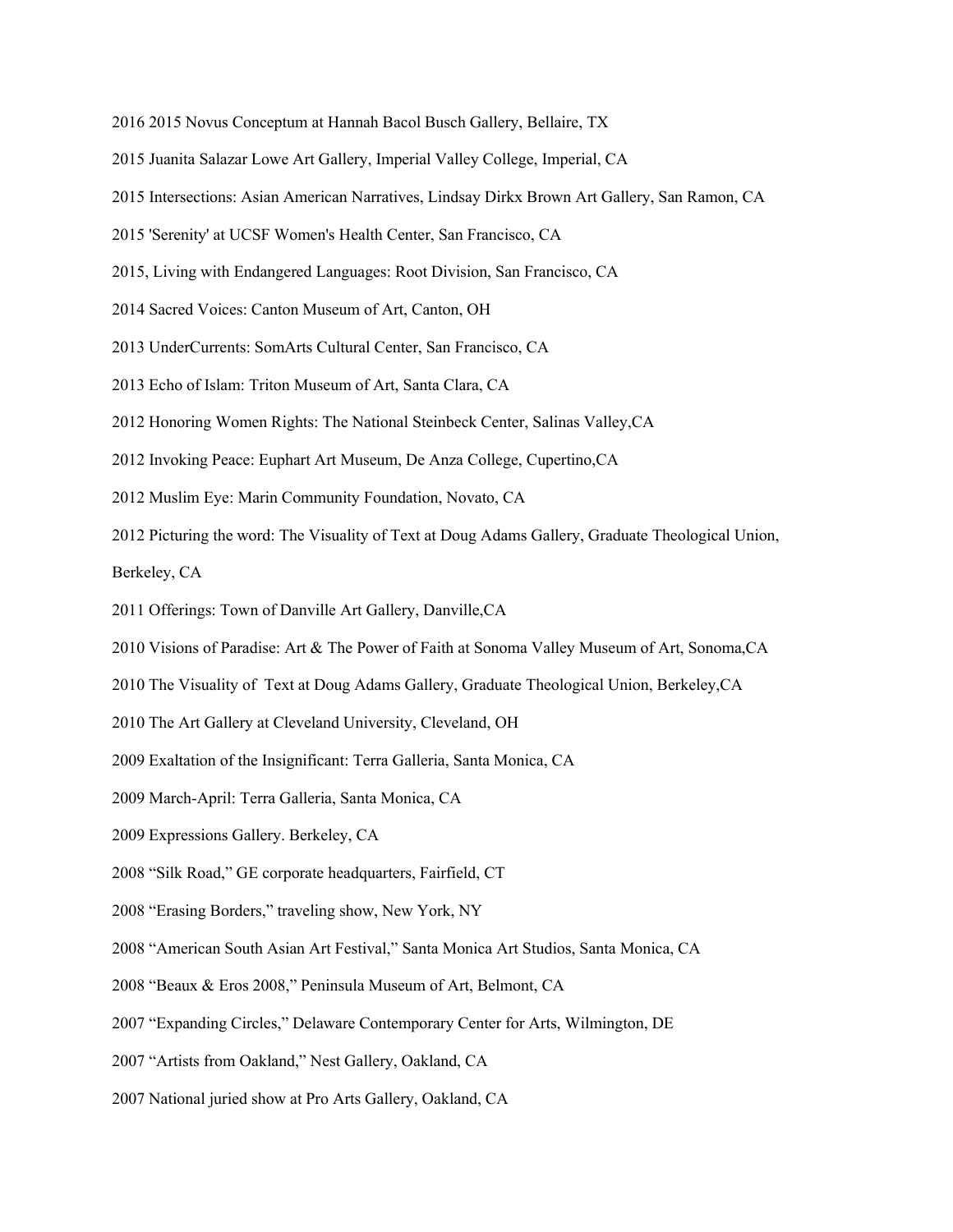- 2007 Stanford Art Spaces, Stanford University, Palo Alto, CA
- 2007 "Women on the Verge," Spring collection 2007, Laguna Beach, CA
- 2006-2007 Four shows sponsored by Pennsylvania Council on the Arts in State College, Harrisburg, Pittsburg,
- and Philadelphia, PA
- 2006 "In a State of Emergency," Alwan for the Arts, New York, NY
- 2006 "Eyes on Me: Portraits of Muslim Women," Gruss Center of Visual Arts, The Lawrenceville School,

Lawrenceville, NJ

- 2005 Spring show, Lehigh University, Bethlehem, PA
- 2005 Space Spurgeon Gallery, Santa Ana, CA
- 2004 State College Gallery, State College, PA
- 2003 Berks Art Alliance, Reading Museum, Reading, PA
- 2003 "Muslim Women Artists," Anne Fisher Gallery, Washington, DC
- 2003 "Muslim Women Artists," Ramone Gallery, New York, NY
- 2002 Book Exhibit, Museum of Contemporary Art, Costa Rica
- 2002 Diversity Art Gallery, Clark, NJ
- 2002 Berks Art Alliance, Reading Art Museum, Reading, PA
- 2001 ArtJaz Gallery, Philadelphia, PA
- 2001 National Acrylic Show, Salmagundi Club, New York, NY
- 2001 Annual juried exhibition, State Museum of Pennsylvania, Harrisburg, PA
- 2001 Miniature art show, Banana Factory, Bethlehem, PA
- 1999 M A C Show, Cheltenham Center for the Arts, Cheltenham, PA
- 1999 M A C show, Ramsey's II, Pittsburgh, PA
- 1999 Invitational show at United Nations' Turkish Plaza, New York, NY
- 1999 Asian American Arts Center, New York, NY
- 1999 Gallery at 678, New York, NY
- 1997 CCC Gallery, Philadelphia, PA
- 1997 Minority Arts Council Show, Philadelphia, PA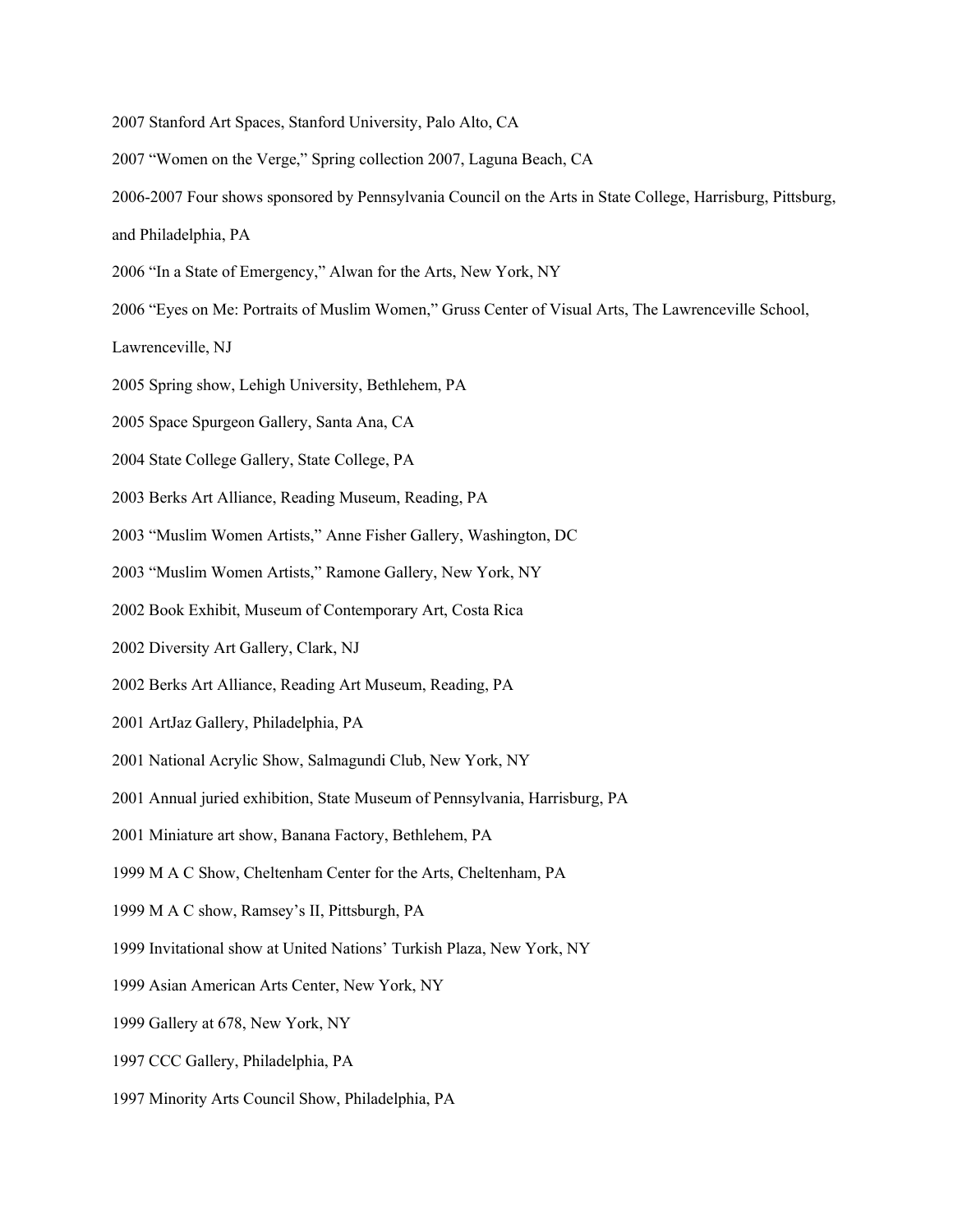1997 Museum of Harrisburg, Harrisburg, PA 1997 Doshi Center for Contemporary Art, Harrisburg, PA 1997 Permanent Mission of India, New York, NY 1997 Allentown Art Museum, Allentown, PA 1996 Main Street Gallery, Nyack, NY 1996 Bixler's Gallery, Stroudsburg, PA 1995 Cedar Crest College, Allentown, PA 1994 Museum Of Natural History, New York, NY 1994 Ceres Art Gallery, New York, NY 1994 La Mama La Gallery, New York, NY

# Selected Bibliography

- 2021, [Breaking Religious and Cultural Barriers Through Art ft. Salma Arastu,](https://eplog.media/episode/breaking-religious-and-cultural-barriers-through-a?fbclid=IwAR34a2Xxmgzr9S75XWwkCVKmcRoxl1tRJx5w4-QJL7NvhdUJ3U0tam33lew)
- 202[1 American Muslim Project: Bringing people together through Art with Salma Arastu](https://www.americanmuslimproject.com/episodes/bringing-people-together-through-art-with-salma-arastu)
- 202[0 With canvas and Quran, one artist aims to make Islamic calligraphy a universal language,](https://www.iwmf.org/reporting/with-canvas-and-quran-one-artist-aims-to-make-islamic-calligraphy-a-universal-language/#:%7E:text=Reporting-,With%20Canvas%20and%20Quran%2C%20One%20Artist%20Aims%20to,Islamic%20Calligraphy%20a%20Universal%20Language&text=Given%20her%20family%20history%2C%20Salma,helping%20to%20modernize%20Islamic%20calligraphy.)
- 2017, [CELEBRATION OF CALLIGRAPHY, Sacred Words in Art,](https://static1.squarespace.com/static/5a0c9ea2cd39c332554af295/t/5a668a61ec212de433343ee7/1516669540282/Salma+Booklet.pdf)
- 201[5 Calligraphic artist Salma Arastu's MOCRA works aim to build bridges between faiths, St. Louis, MO](https://news.stlpublicradio.org/arts/2015-11-20/prayer-for-peace-calligraphic-artist-salma-arastus-mocra-works-aim-to-build-bridges-between-faiths)
- 201[5 The Calligraphic Art of Salma Arastu' makes art from sacred texts, St. Louis, MO](https://www.stlamerican.com/religion/local_religion/the-calligraphic-art-of-salma-arastu-makes-art-from-sacred-texts/article_8780ce68-5ce6-11e5-aedc-4b0b2a0a3092.html)
- 201[5 Salma Arastu: An Appreciation, San Francisco, CA](https://www.conversations.org/story.php?sid=421)
- 201[5 Dreamweavers: Salma Arastu- A sculptor of the Spirit, CA](https://dreamweaverarts.org/2015/11/24/salma-arastu-a-sculptor-of-the-spirit/)
- [2](https://www.conversations.org/story.php?sid=421)014 [Salma Arastu: Lyrical Lines Of Art And Spirituality, CA](https://salmaarastu.com/awakin-call/)
- 201[4 A Show of Faith: GALLERY OPENS ITS DOORS TO MIDDLE EASTERN ART](https://www.wenatcheeworld.com/go/a-show-of-faith-gallery-opens-its-doors-to-middle-eastern-art/article_80dc9e70-35ac-5f31-b14f-40ae6dca968c.html)
- 201[3 Interview with Voice of America, Washington, DC](https://www.voaindonesia.com/a/salma-arastu-ahli-kaligrafi-yang-sukses-di-as/1706030.html)
- 201[3 Salma Arastu, a Multi-talented Artist, By Abdus Sattar Ghazali](https://www.pakistanlink.org/Community/2013/June13/28/05.HTM)
- 2011 [Image Journal: SalmaA Arastu, CA](https://salmaarastu.com/image-journal-salma-arastu/)
- 200[9 SF Art News: Alternatives in Alternative Spaces– KALART GALLERY, CA](https://sfartnews.wordpress.com/2009/04/19/alternatives-in-alternative-spaces/)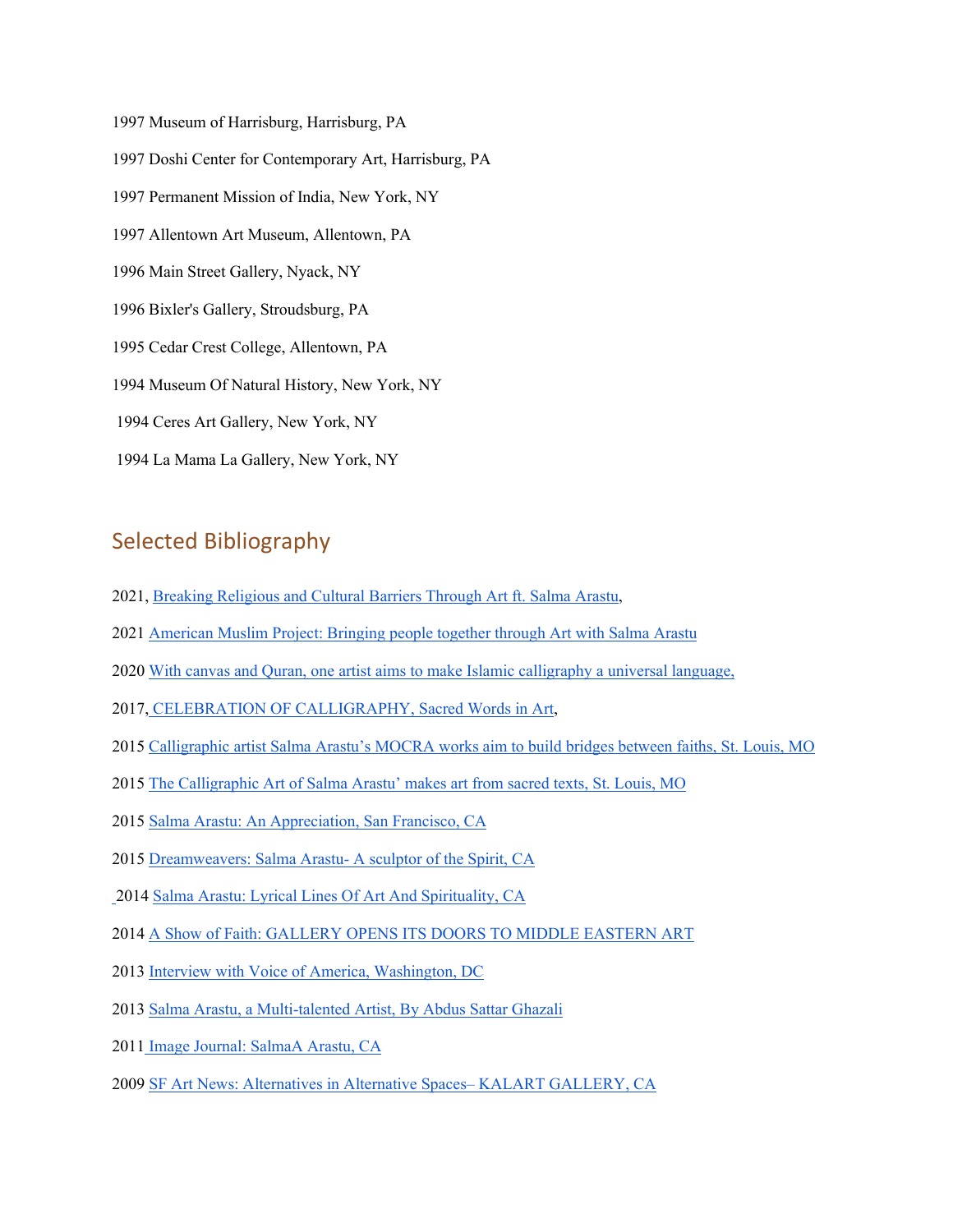```
2010 Michael Singman-Aste: "Flow of Humanity" The Island, Alameda News, Alameda, CA
```
200[9 TIKKUN DAILY: LORD KRISHNA DANCES IN, CA](https://www.tikkun.org/tikkundaily/2009/07/07/lord-krishna-dances-in/)

2009 Salma Arastu's art book " The Lyrical Line: Embracing All and Flowing" is published by Half Full Press from Oakland, CA

- 2009 Rose Khalid:" Arriving on the Art Scene" Azizah, Atlanta, GA Volume 5 Issue 2
- 2009 Tahseen Usmani: "Conveying Artful Messages" Span, US Embassy, New Delhi, India
- 2009 Priya Das: India Currents, San Jose, California
- 2009 Lavina Melwani:" Searching For The Divine" The Indian Express, North American Edition, April 24
- 2009 Alana Y. Price:" Painting Past Borders" Tikkun, Berkeley, CA, July/August
- 2009 Priya Das: India Currents, San Jose, California, April
- 2007 Geoff Gehman: The Morning Call, Allentown, PA, October 16
- 2007 Fatima Khan: Pakistan Link, Los Angeles, CA, May
- 2006 Jacqueline Ruyak: Dharma World, Vol. 33, Tokyo, Japan, October December
- 2005 Geoff Gehman: "Swan-Song show at Monsoon exhibits unity of the universe," The Morning Call,
- Allentown, PA, September 15
- 2004 Fawad Siddiqui: "Greeting Life," Horizon, an Islamic art magazine in North America, September
- 2004 Kubiley Akman: "Modern Dervish [Modern Bir Kadir Dervis]," Gencsanat, a Turkish art magazine,

Turkey, May

2004 Kristin E. Holmes: "Art aiming to bring diverse people to one God," The Philadelphia Inquirer,

Philadelphia, PA, January 14

2003 Lee Klein: "Art on the Eve of Destruction," Performing Arts Journal 75, MIT Press, Cambridge, MA, September

2003 Diana Cercone: "The Featured Artist - Salma Arastu," Art Matters, Philadelphia, PA, October

- 2002 Lee Klein: "This is the one," NY Arts Magazine, New York, NY, May
- 2002 Al Zagorsky: "The Lyrical Line and the women," Times-News, Lehighton, PA, April 13
- 2002 Geoff Gehrman: "Lyrical pilgrimages, rituals are Arastu's palette," The Morning Call, Allentown, PA,

April 14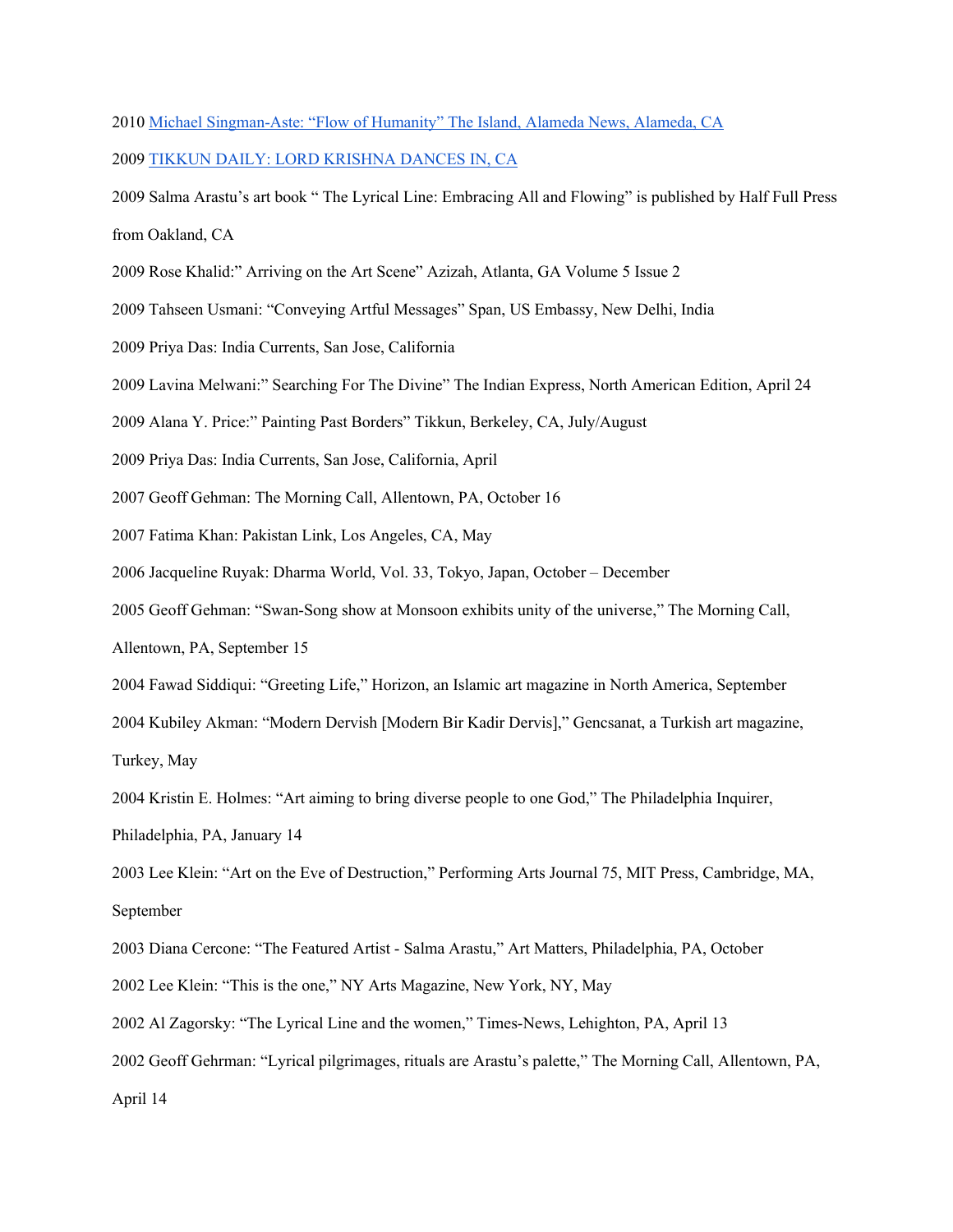2002 Ken Endick: The Express-Times, Easton, PA, February

2002 Tony Z: "After 9/11 show," The Morning Call, Allentown, PA, February

1998 Charlotta Kotik: "Salma Arastu, Traditional and Contemporary Imagery," Salma Arastu: Recent

Paintings Catalog, Art Heritage, New Delhi, India, March

1998 Kathryn Williams: "Salma Arastu finds American niche with acrylics, greeting cards," Inside the Arts,

Lehigh Valley, PA, May

1998 Geoff Gehman: "In Easton, graceful illusions by Salma Arastu," The Morning Call, Allentown, PA, June 1998 Ken Endick: "Islamic Influences," Express-Times, Easton, PA, June

1998 Geoff Gehman: "Mythic Image could create legends of its own," The Morning Call, Allentown, PA, May

1998 Kenneth J. Endick: "New art show focuses on Mythic Imagery," The Express-Times, Easton, PA, May

1998 Lavina Melwani: "Guided by the Unseen," Art in India Magazine, Mumbai, India, April

1998 Patricia Summers: Art Matters, Philadelphia, PA, June

1998 Isadore LaDuca: "At De Arte Magic," Irregular, Easton, PA, June 3

1998 Lavina Melwani: "A Bite of the Big Apple," India Today, North American Special, NY, February

1998 "Admirable Fusion of Grace & Energy," Asia Observer, New York, NY, January

1998 "Kamlesh Arastu's Exhibition at 'A Gallery,'" News India Times, New York, NY, February

1990 The Globe-Times, Bethlehem, PA, August

1989 Joan Campion: "Artist's Universe is a place of swirling motion," Free Press, Quakertown, PA

1989 Geoff Gehman: "Artist Arastu tunes her work to dance of life," The Morning Call, Allentown, PA

1989 Mary Manotta: "Her abstracts reflect Nature," The Globe-Times, Bethlehem, PA, March

1989 Lavina Melwani: "Catching the fleeting moment," India Worldwide, New York, NY, March

1988 Tim Higgins: "Open Space group show has variety and vitality," The Morning Call, Allentown, PA

1984 Promila Sharma: "No halt in Salma's world," Kuwait Times, Kuwait, February 2

1984 Fatima Ahmed: "Painting is a way of life for Salma," Arab Times, Kuwait, February 3

1984 Susan Litherland: "Salma's Art Reflects Dramatic Movement," Kuwait Times, Kuwait

1981"Dard Ki Seedhiyan" (Exploring Steps in the realm of Pain) in the Hindi language published with a grant

from Andhra Pradesh Sahitya Kala (Literary Arts) Academy, Hyderabad, India.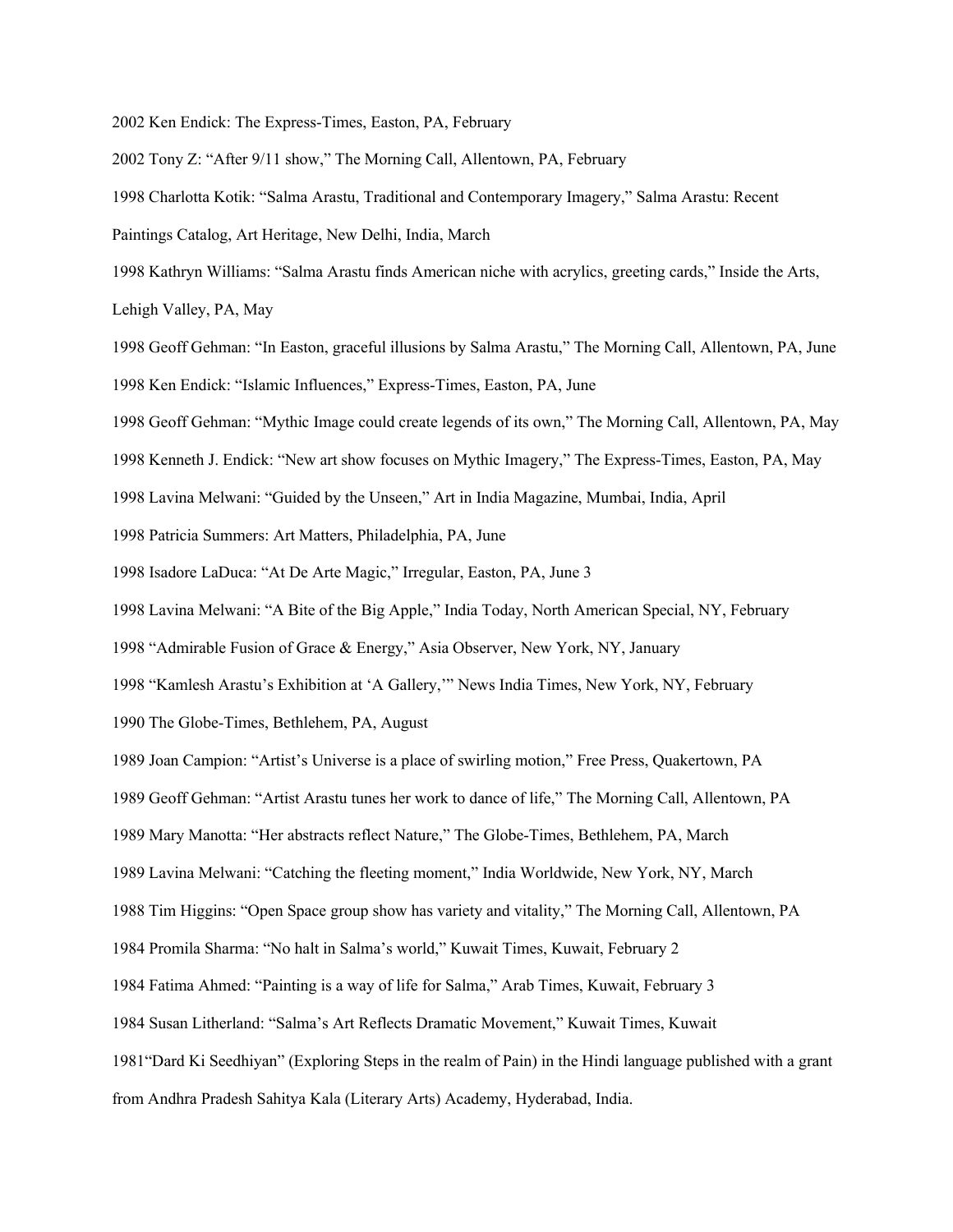1979 Keshav Malik: "An Outstanding work by Kamlesh," The Times of India, New Delhi, India, October 1979 Swadesh Arora: "Rhythmic Paintings," The Evening News, New Delhi, India, September 1978 Kayhan International, Tehran, Iran, September 13 1978 Tehran Journal, Tehran, Iran, August 20 1978 Tehran Journal, Tehran, Iran, October 26 1978 Kayhan International, Tehran, Iran, October 19 1975 "A Fervent Artist," The Hindu, Hyderabad, India, February 7 1975 "Striking Paintings by Kamlesh," The Deccan Chronicle, Hyderabad, India, February 5 1973 Art critic: The Statesman, Calcutta, India, April 2

### Public Art

2012 Dancing with the Stars- exhibition at San Rafael City Hall, CA 2010 Public sculpture- Eight feet tall and four feet wide water-jet-cut Steel and Copper "Dancing With the Stars" installed at Port of San Diego, CA 2011 Public sculpture - Ten feet tall and 6 feet wide laser-cut Aluminum sculpture " The Celebration of Arts" installed at Steel Stacks Bethlehem, PA Five large painting murals for Beirut Restaurant, Allentown, PA

## Selected Public Collections

ISNA Islamic Society of North America, Washington, DC Zaytuna College, Berkeley, CA Graduate Theological Union, Berkeley, CA Triton Museum of Art, Santa Clara, CA The County of Alameda, Oakland, CA Museum of Contemporary Religious Art, St. Louis University, St, Louis, Missouri Counseling Office in St. Louis. Missouri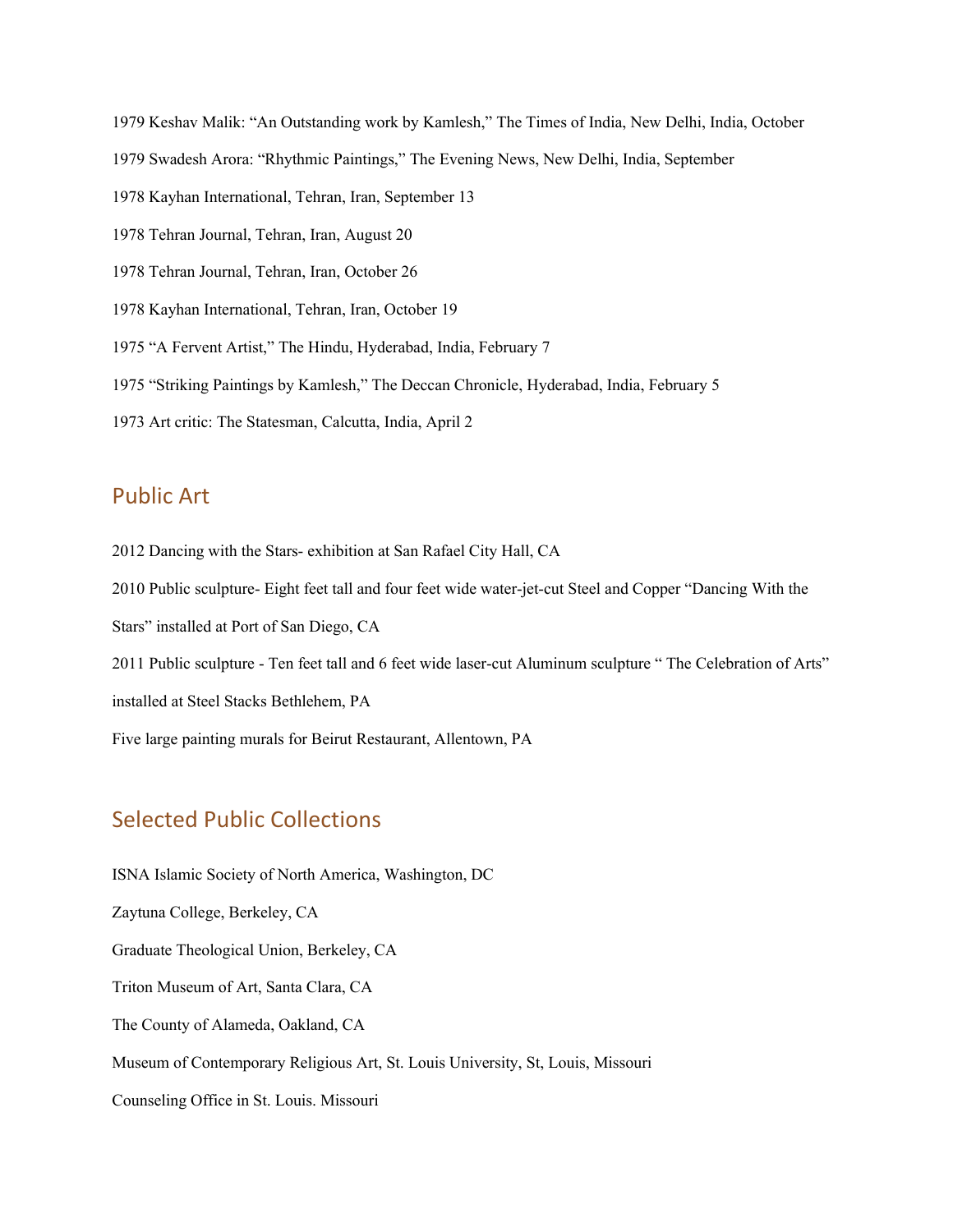#### Al Mayya LLC, Fujairah -UAE

9/11 Memorial Museum, New York, NY

Islamic Museum of Australia, Melbourne, Victoria, Australia Artsquest, Bethlehem, Pennsylvania St. Luke's Hospital, Bethlehem, Pennsylvania Counseling and Wellness Center at University of Florida, Gainesville, Florida State Museum of the Arts, Harrisburg, PA Museum of Modern Art, Hyderabad, India Salarjung Museum, Hyderabad, India National Gallery of Art, New Delhi, India Lehigh Valley Hospital, Allentown, PA Pennsylvania Power & Light, Allentown, PA Spring Health Clinic, Bethlehem, PA In the US and Canada, more than 300 paintings are in private collections.

## Talks and Presentations

2022 - Our Earth: Embracing All Communities, San Francisco Public Library, San Francisco, CA 2022 Our Earth: Embracing All Communities, International Museum of Muslim Cultures, Jackson MS 2022 An Inter-Religious Conference, Vancouver School of Theology, Vancouver, Canada 2018 "Seeking Oneness" talk presented at Graduate Theological Union, Berkeley, CA 2017, Search For Meaning Book Festival, Seattle University's School of Theology, Seattle, WA 2015 Museum of Contemporary Religious Art, So That you Know each other, St. Louis University, St. Louis, MO 2015, "Unity of Sacred Symbols, Words", Commonwealth Club of San Francisco, CA 2013 Celebration of Calligraphy and Journeys of Love, Leonardo Art Science Evening Rendezvous

2013 Mythos Art Gallery, Berkeley, CA